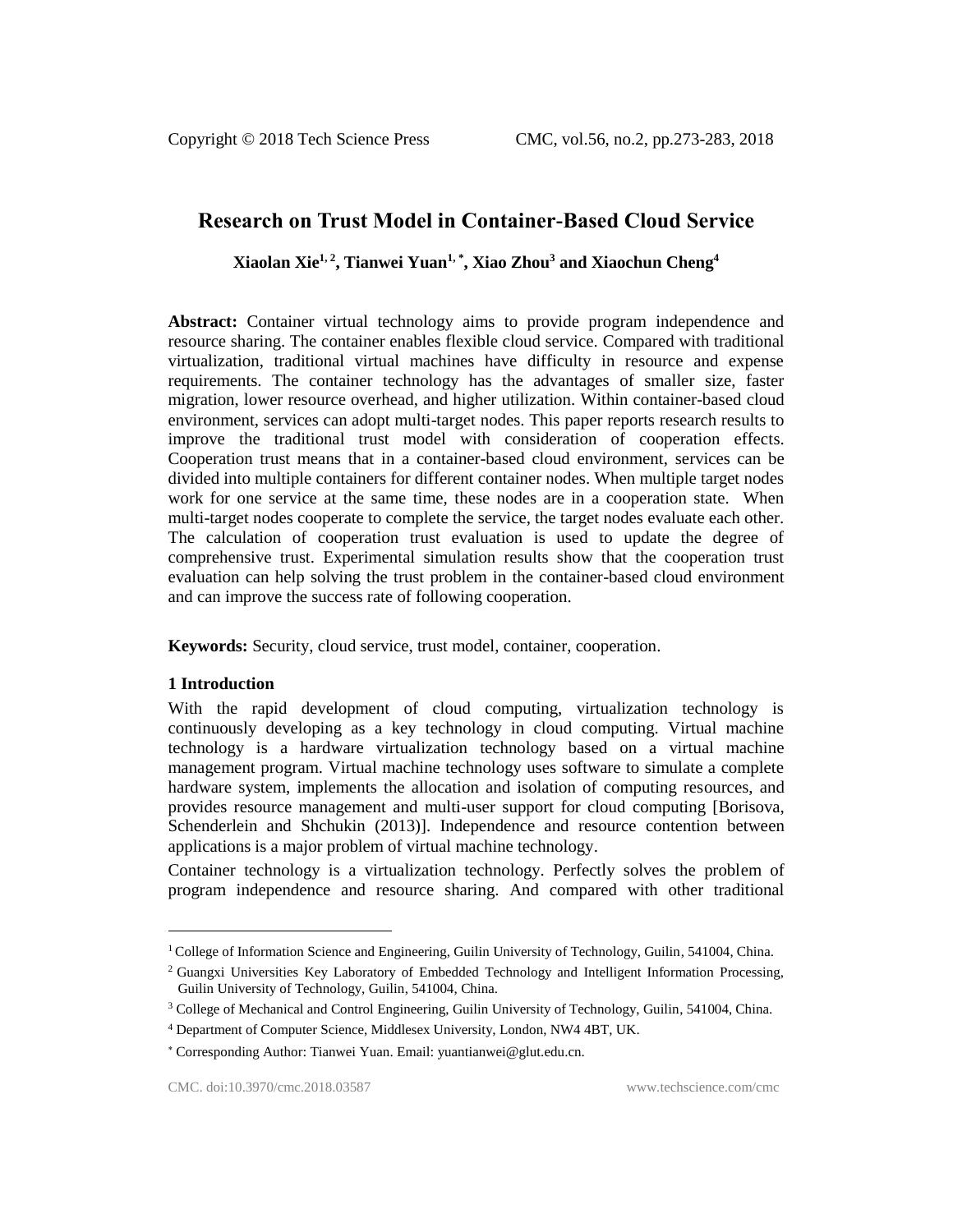systems, container-based cloud platform is more flexible. The implementation technologies and security mechanisms of different cloud platforms are different, undoubtedly raising higher and broader security requirements for container cloud cross-platform applications. Container virtualization technology provides a lightweight solution that allows bundled applications. This virtualization approach achieves horizontal scalability.

Compared with traditional virtualization, traditional virtual machines have difficulty in resource and expense requirements. The container technology has the advantages of smaller size, faster migration, lower resource overhead, and higher utilization. Containers running on a single machine share that machine's operating system kernel; they start instantly and use less compute and RAM. Images are constructed from file system layers and share common files. This minimizes disk usage and image downloads are much faster.

Containers isolate applications from one another and from the underlying infrastructure. It provides the most powerful default isolation. You can limit application problems to a single container instead of the entire machine.

Containers have some advantages that virtual machines cannot match, and these advantages can be used on specific occasions. For example, the annual "double eleven" Ali, Jing Dong and other *e*-commerce promotions, Spring Festival train ticket sales and so on. When the application providing these services runs in a container, the service provider can instantaneously expand the number of service units to eliminate the peak and guarantee the user experience. Among multiple container resource nodes, some resources are necessarily unreliable, which can greatly affect the execution and scheduling of jobs. There are many insecure factors in the container cloud environment. If the nodes of the network resource in the container cloud are attacked, it will directly affect the task execution on the node. Therefore, some security verification work can be ignored only when tasks and resources trust each other. Therefore, the proposal of a safety mechanism is indispensable [Fu, Liu and Chu (2016)]. The distributed dynamic trust management model is applied in a container cloud environment to ultimately implement trusted management in a trusted container cloud environment.

The general trust model consists of a central node that manages domain-wide entity trust information. Problems with the general trust model: There is no distinction between the credibility of the evaluation; lack of time applicability; single point of failure; not easy to extend, etc. The distributed trust model is based on the trust relationship established in human society [Geng, Zeng and Hu (2017)]. Network nodes independently maintain their own trust data and do not need to manage the central node. This model is applied to the container cloud environment in order to achieve the desired management goals and build a trusted container cloud environment.

#### **2 Based on container-based cloud dynamic trust management model**

#### *2.1 Basic concept definition*

To synthesize various documents, we first give some descriptive definitions related to trust.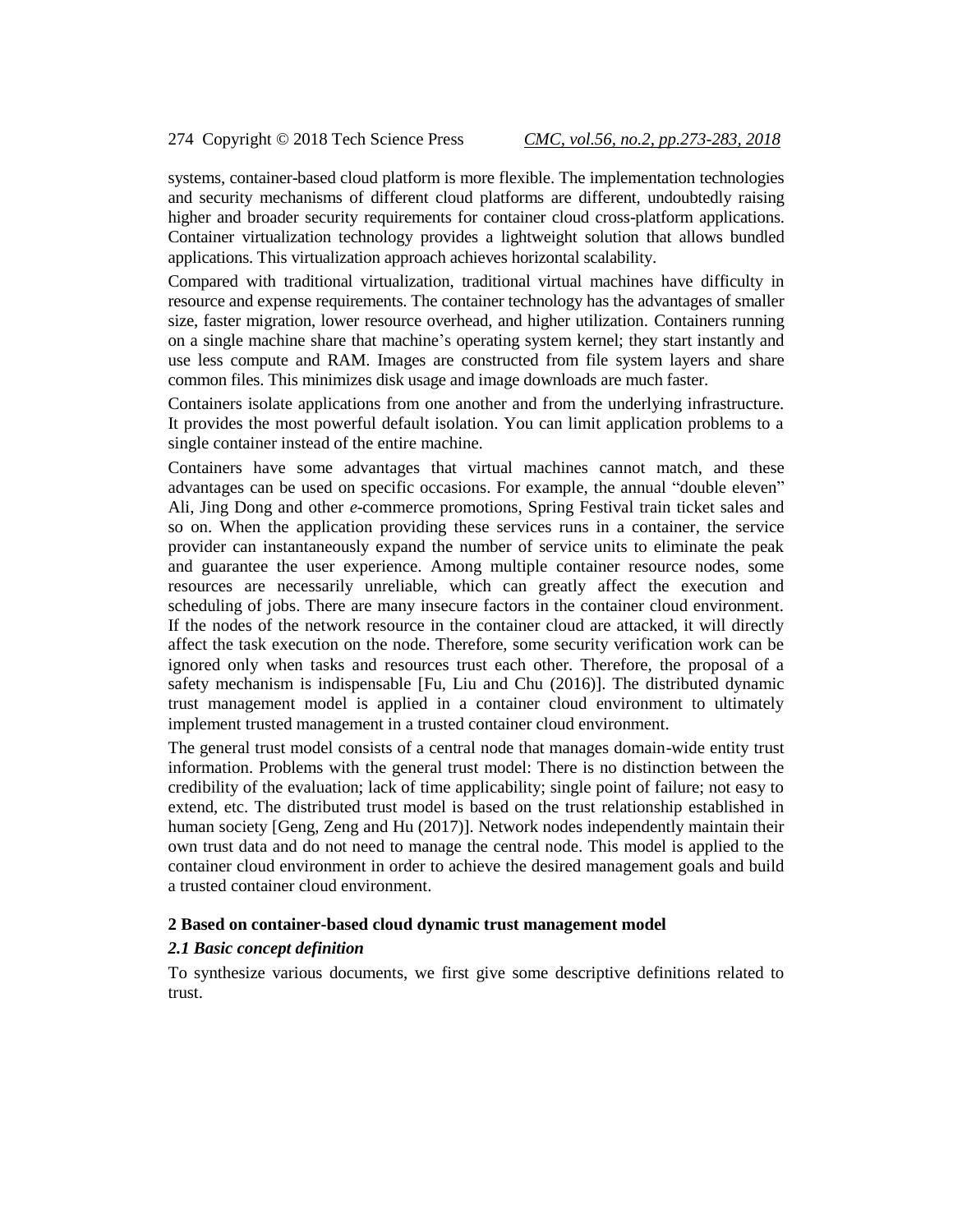Definition 1. Trust is the belief in each other. It is a kind of judgment based on one's own knowledge and experience. It is a kind of subjective behavior. In this paper we define A Trust B as  $T(A \rightarrow B)$ .

Definition 2. Satisfaction refers to the completion of the interaction. The demand node A evaluates the service quality (service response time, service operating efficiency, completion degree, etc.) of the interaction. Calculate the degree of confidence for later calculations. The range of satisfaction is [0, 1]: 0 means very dissatisfied and 1 means very satisfied.

Definition 3. The degree of trust describes the demand node's expected judgment of the service capability of the target node. The degree of trust is only affected by the degree of satisfaction and represents the evaluation of the node's service capabilities to other nodes. The degree of trust is in the range [0, 1]: 0 indicates absolute distrust, and 1 indicates absolute trust.

Definition 4. Direct trust degree means that a node makes a unilateral trust assessment to the target node based on the historical service data that has interacted before. In this paper we define A direct trust B as  $DT(A \rightarrow B)$ .

Definition 5. The recommended trust degree indicates the degree of trust formed by the indirect recommendation of other nodes between nodes. In this paper we define A recommendation trust B as  $RT(A \rightarrow B)$ .

Definition 6. The cooperative trust degree indicates the degree of trust formed after evaluation by each cooperative node after the multi-target nodes work together. In this paper we define a cooperative trust B as  $CT(A \rightarrow B)$ .

Definition 7. Comprehensive trust degree is the weighted average of direct trust, recommended trust, and cooperative trust.

#### *2.2 A trust management model for container-based cloud environment*

In container-based cloud environment, services can be split into multiple containers distributed over multiple node environments. Different traditional cloud computing, a service can only be communicated and deployed on one node. Container cloud is a lightweight service solution with smaller instance size, faster migration, and lower resource overhead. During service operation, task distribution can run on different nodes. The demand node selects multiple target nodes for trust calculation. In this way, it is possible to avoid the existence of malicious spoofing in the calculation of direct trust in the selection of a single target node, and to avoid co-deception of the target node. We extracted the multi-objective nodes that we worked together and evaluated each other. In the local resource store for this service, each node also evaluates other target nodes in the same team [Kale and Chirchi (2017)] as a basis for cooperative trust calculations. In this paper, the trust management system is shown in Fig. 1.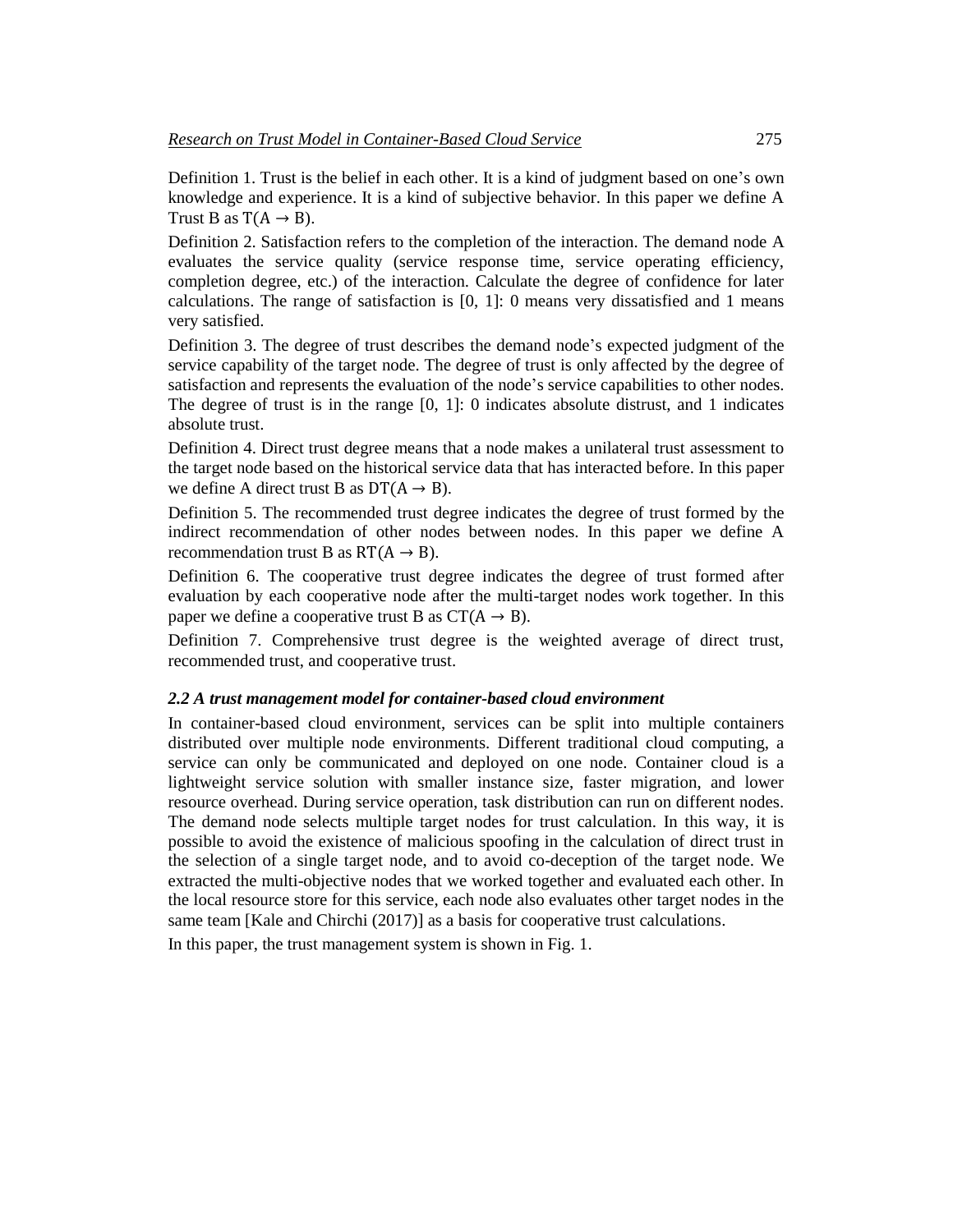

**Figure 1:** Diagram of trust management system

In this model, the demand node seeks the target service through the following steps.

(1) Trust calculation on the service node set. Calculate their direct trust, recommended trust, collaborative trust, and comprehensive trust, respectively.

(2) Filter candidate service node sets by calculation results.

(3) Select n nodes as the final interactive service node according to the requirements and comprehensive trust.

(4) Evaluation of cooperation satisfaction:  $n * (n - 1)$  satisfaction evaluation is evaluated between n nodes that work collaboratively after completing a service. Finally, the evaluation is stored in their local trust store.

(5) Interaction. After the service is completed, the demand node and the target node mutually evaluate their satisfaction according to the information of the service.

(6) Demand node performs trust calculation based on interaction records.

## **3 Trust calculation**

## *3.1 Local trust store*

A trust model for the construction of container-based clouds in the network. Any node in the container-based cloud is not only a service provider but also a user. The model uses a non-centered construction model [Liu, Datta and Rzadca (2013)]. In the process of calculating the degree of trust, no matter whether the direct degree of trust is calculated, whether the recommended degree of trust or the cooperative trust requires the participation of a local database, two types of data are stored in each node.

The interactive history sequence  $H_{all}$ , where each record  $H$  in the sequence contains target node information, interaction satisfaction data, and interaction time.

The cooperative work history sequence  $C_{all}$ , each record C in the sequence, contains cooperative work node information, cooperative satisfaction data, and cooperative time.

## *3.2 Direct trust calculation*

The direct trust is influenced by the local trust data, and the time factor also affects the calculation of trust.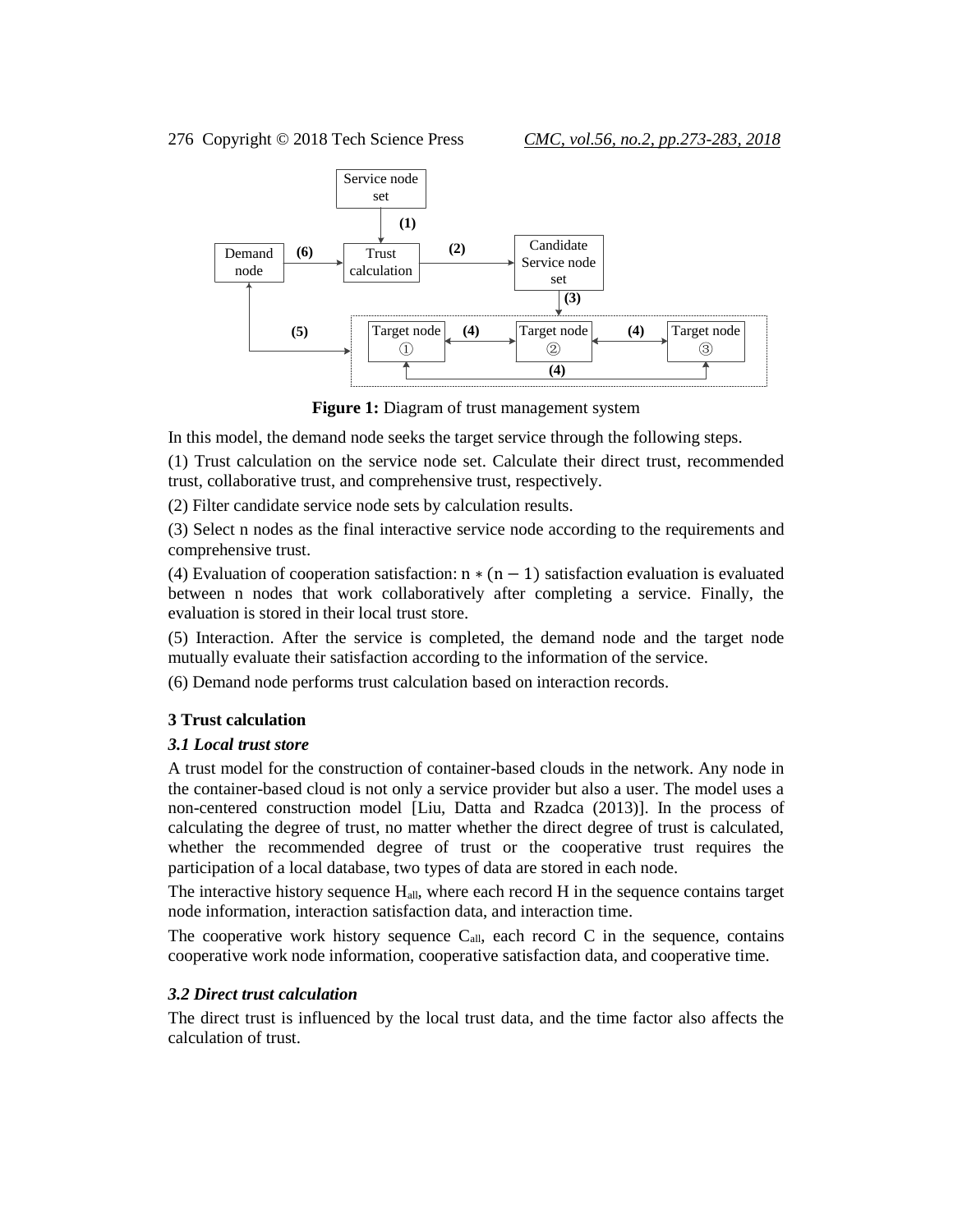Step 1. Read node A's local store satisfaction

Node A reads the satisfaction degree of target node B from the local storage sequence Hall, which is recorded as sequence H. The sequence  $H = \{h1, h2, \ldots, hn\}$ , n is the number of interactions. In sequence H, each element hi contains the time of service satisfaction sat $_{i}$  and interaction time.

Step 2. Calculate the decay coefficient over time of local satisfaction

Trust has timeliness, and the degree of trust will decay with time.

$$
T_i = \theta(t - t_i) \tag{1}
$$

sat<sub>i</sub> represents the satisfaction of the history service;  $\theta(t - t_i)$  is the time influence function; t represents the current time;  $t_i$  is the time when the  $h_i$  was recorded.

Step3. Calculate trust in direct trust  $DT(A \rightarrow B)$ 

$$
DT(A \to B) = \begin{cases} \sum_{i=1}^{n} \frac{T_i}{\sum_{j=1}^{n} T_i} \text{sat}_i, & n > 0\\ 0.5 & n = 0 \end{cases}
$$
 (2)

A trust calculation between AB after an interaction is defined as  $dt(A \rightarrow B) = \frac{T_i}{S n}$  $\frac{r_i}{\sum_{j=1}^n T_i}$ sat<sub>i</sub>.

When 
$$
(t - t_i) \rightarrow \infty
$$
,  $T_i \rightarrow 0$ .  $dt(A \rightarrow B) = \frac{T_i}{\sum_{j=1}^{n} T_i} sat_i = 0$ .

Indicates that the interactive information is not reliable and has no reference value.  $dt(A \rightarrow B)$  has no effect on DT( $A \rightarrow B$ ). The number of interactions is reduced once.  $n \rightarrow n-1$ .

When 
$$
(t - t_i) \rightarrow 0
$$
,  $T_i \rightarrow 0$ .  $dt(A \rightarrow B) = \frac{T_i}{\sum_{j=1}^{n} T_i} sat_i = \frac{sat_i}{\sum_{j=1}^{n} T_i}$ .

Indicates that the information is reliable and has reference value.

Because sat<sub>i</sub>  $\in [0,1]$ , when  $n > 0$ , sat<sub>i</sub> = 1, DT<sub>max</sub> = 1. Indicate absolute trust.

When  $n > 0$ , sat<sub>i</sub> = 0, DT<sub>min</sub> = 0. Indicate distrust.

When  $n = 0$ ,  $DT = 0.5$ . There is no history, indicating neither "trust" nor "distrust".

#### *3.3 Recommended trust calculation*

When the demand node is looking for the target node, it will consider the recommendation of other nodes in addition to direct interaction. Recommended trust means that the demand node can understand the target node's credibility more comprehensively and extensively in other ways [Lang (2010)]. To prevent fraud in a single interaction, the reliability and success rate of interaction can be improved by calculating the overall trust degree. In the container-based cloud trust model, recommendation trust is calculated by iterating the recommended chain.

Step 1. Build recommended chain

In a container-based cloud environment, when an interaction occurs, a path formed from the demand node to the target node is called a recommended chain. The recommended chain requires interaction history between two adjacent nodes [Shi, Liu and Wang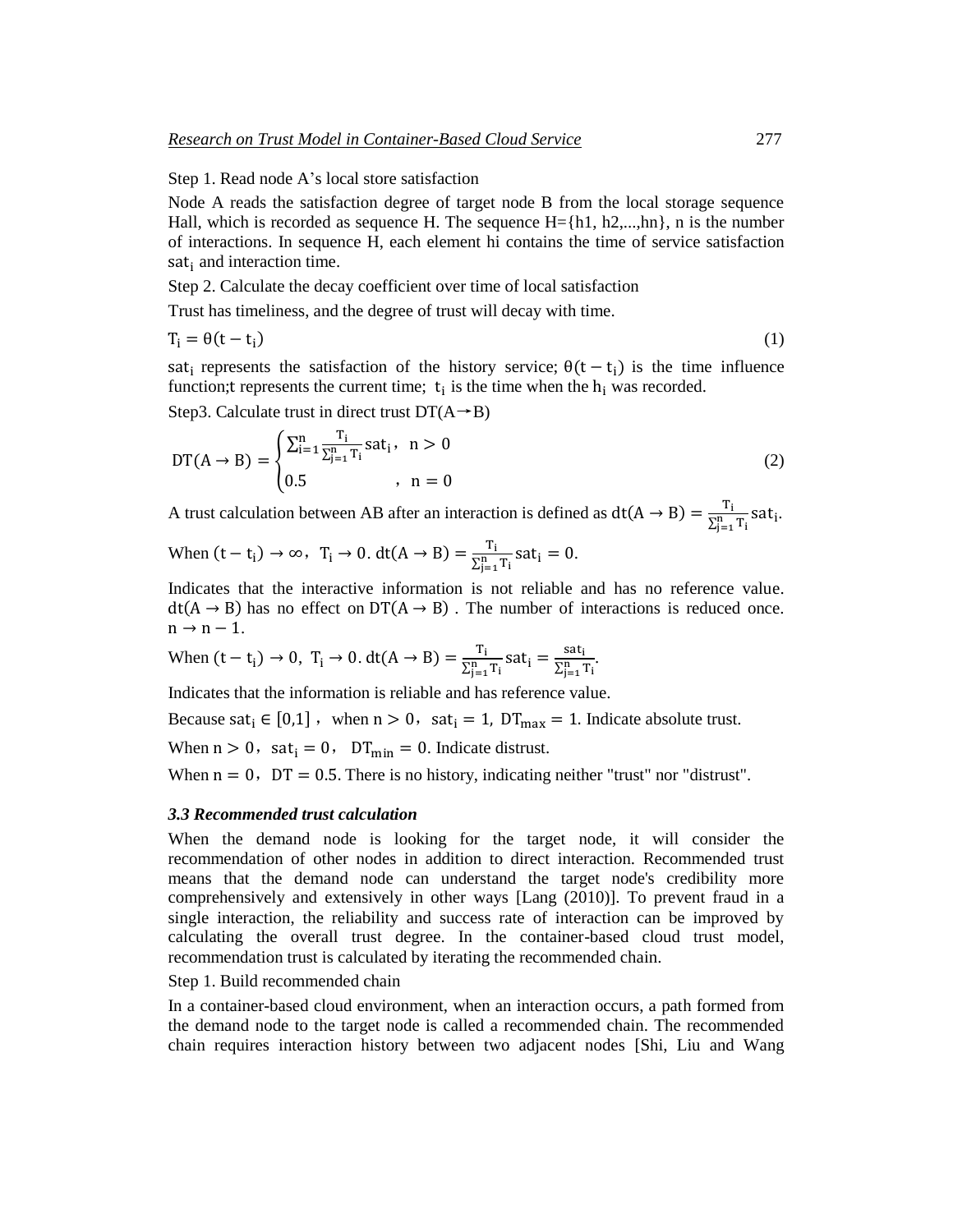(2010)]. In other words, there is a direct trust relationship between two adjacent nodes. In the process of calculating the recommended trust degree, the recommended trust level in the recommended chain will decrease as the number of layer increases. The probability of selecting the node with which the recommended chain is selected as the recommended trust is also reduced. The reason for adding recommended trust in the trust calculation is mainly to predict the distrust of the interactive node through direct trust calculation alone [Tian, Jiang, Zhi-Guo et al. (2010); Mejia, Peña and Muñoz (2011)].Adding recommended trust can improve the overall stability of the trust model and increase the success rate of interaction.

Step 2. Calculate trust in recommended trust  $RT(A \rightarrow B)$ 

Average the recommended trust degree of the iterative trust values of all recommended chains. The recommended trust degree represents the degree of trust between the demand node and the target node without considering the direct interaction, or when there is no direct interaction experience between the demand node and the target node. The demand node uses the recommended trust degree as one of the criteria for selecting the target node for interaction. The definition formula is as follows:

$$
RT_{ij} = \sum_{a=1}^{m} \sqrt[n]{DT_{ik_1} \cdot DT_{k_1k_2} \cdots DT_{k_nj}} / m
$$
 (3)

RT is a recommended trust evaluation value for the target node j, m denotes m recommended chains,  $DT_{ik_1} \cdot DT_{k_1k_2} \cdots \cdot DT_{k_nj}$  is the recommendation credibility of a single recommendation chain. Because of the trust between two adjacent nodes, there is a direct trust relationship.  $DT_{ik_1}$  shows the direct trust between the demand node and the first recommended node.  $DT_{ik_1} \cdot DT_{k_1k_2} \cdots \cdot DT_{k_nj}$  is the recommended trust degree of the recommended node k for the target node j. The value of the result of direct trust is in the range of [0, 1]. Multiplied by the indirect credibility of multiple values that are less than one, the calculation results will be smaller and smaller. This also complies with the law of attenuation in the recommended chain with the increase of the number of recommended layers and the smaller the indirect credibility [Hada, Singh and Meghwal (2011); Can and Bhargava (2013)].

#### *3.4 Container cloud-based cooperative trust calculation*

Cooperative trust means that in a container-based cloud environment, services can be divided into multiple containers for different container nodes, that is, there are multiple target nodes. When multiple target nodes work for one service at the same time, these nodes are in a cooperative state [Kozhirbayev and Sinnott (2017); Liu, Datta and Rzadca (2013)]. The target nodes are in the same team, and each node also evaluates other target nodes in the same team. This evaluation we call cooperative evaluation.

Step 1. Read the satisfaction of other nodes in a collaborative work

$$
sat_i = \sum_{j=1}^{n} sat_j / n \tag{4}
$$

Step 2. Calculate the decay coefficient over time of local satisfaction

Trust has timeliness, and the degree of trust will decay with time.

$$
T_i = \theta(t - t_i) \tag{5}
$$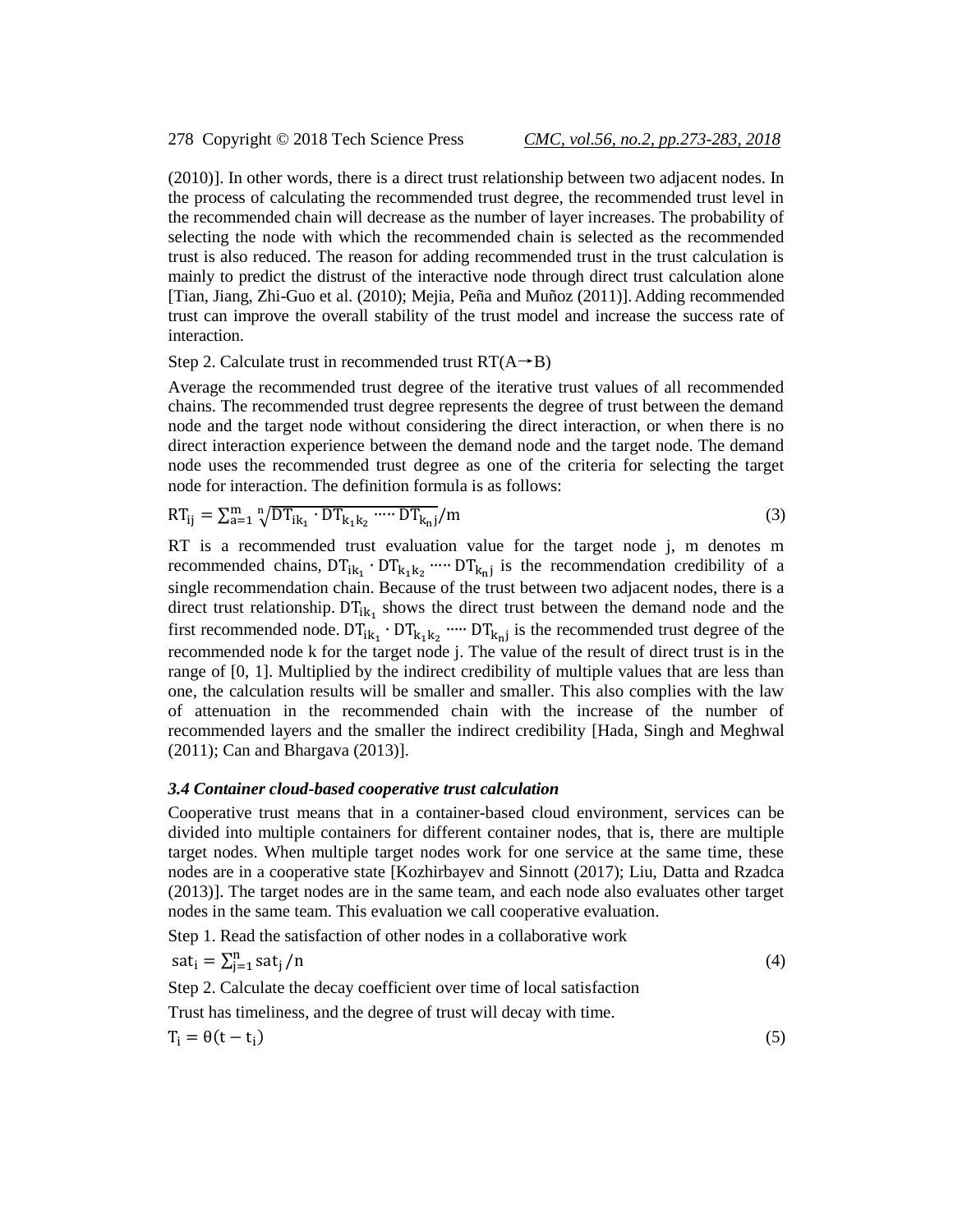sat<sub>i</sub> represents the satisfaction of the history service;  $\theta(t - t_i)$  is the time influence function; t represents the current time;  $t_i$  is the time when the  $h_i$  was recorded.

Step 3. Calculate trust in direct trust  $CT(A \rightarrow B)$ 

$$
CT(A \to B) = \begin{cases} \sum_{i=1}^{n} \frac{T_i}{\sum_{j=1}^{n} T_i} \text{sat}_i, & n > 0\\ 0.5 & , n = 0 \end{cases}
$$
 (6)

A trust calculation between AB after an interaction is defined as  $ct(A \rightarrow B) = \frac{T_i}{S B}$  $\frac{r_i}{\sum_{j=1}^n T_i}$ sat<sub>i</sub>.

When 
$$
(t - t_i) \rightarrow \infty
$$
,  $T_i \rightarrow 0$ .  $ct(A \rightarrow B) = \frac{T_i}{\sum_{j=1}^{n} T_i} sat_i = 0$ .

Indicates that the interactive information is not reliable and has no reference value.  $ct(A \rightarrow B)$  has no effect on CT(A  $\rightarrow$  B). The number of interactions is reduced once. n  $\rightarrow$  $n - 1$ .

When 
$$
(t - t_i) \rightarrow 0
$$
,  $T_i \rightarrow 0$ .  $ct(A \rightarrow B) = \frac{T_i}{\sum_{j=1}^{n} T_i} \text{sat}_i = \frac{\text{sat}_i}{\sum_{j=1}^{n} T_i}$ .

Indicates that the information is reliable and has reference value.

Because sat<sub>i</sub>  $\in [0,1]$ , when  $n > 0$ , sat<sub>i</sub> = 1, CT<sub>max</sub> = 1. Indicate absolute trust.

When  $n > 0$ , sat<sub>i</sub> = 0, CT<sub>min</sub> = 0. Indicate distrust.

When  $n = 0$ ,  $CT = 0.5$ . There is no history, indicating neither "trust" nor "distrust".

#### *3.5 Comprehensive trust calculation*

The integrated trust of a node consists of direct trust, recommended trust, and cooperative trust. The formula is as follows:

$$
T(A \to B) = \alpha DT(A \to B) + \beta RT(A \to B) + (1 - \alpha - \beta) CT(A \to B)
$$
\n(7)

In general cognition, people often believe in subjective experiences. However, in the real environment, other people's suggestions also play an important role. In the article, the attributes of cooperation are added as one of the judging criteria. In an objective environment, collaborating on something in a team is also an interaction. Therefore, this paper believes that when there are multiple target nodes working together, the cooperation attribute should also be used as one of the attributes for calculating comprehensive trust. The interactive nodes selected in this way have higher credibility.

#### **4 Simulation experiment**

This paper uses simulation experiments to verify the performance of the model, and simulates a trusted management model based on the container-based cloud. The improved model is defined as Cotrust. In the simulation, we compared it with EigenTrust mode and showed better results. The EigenTrust model is a trust model proposed by Stanford University. It is the current mainstream trust model.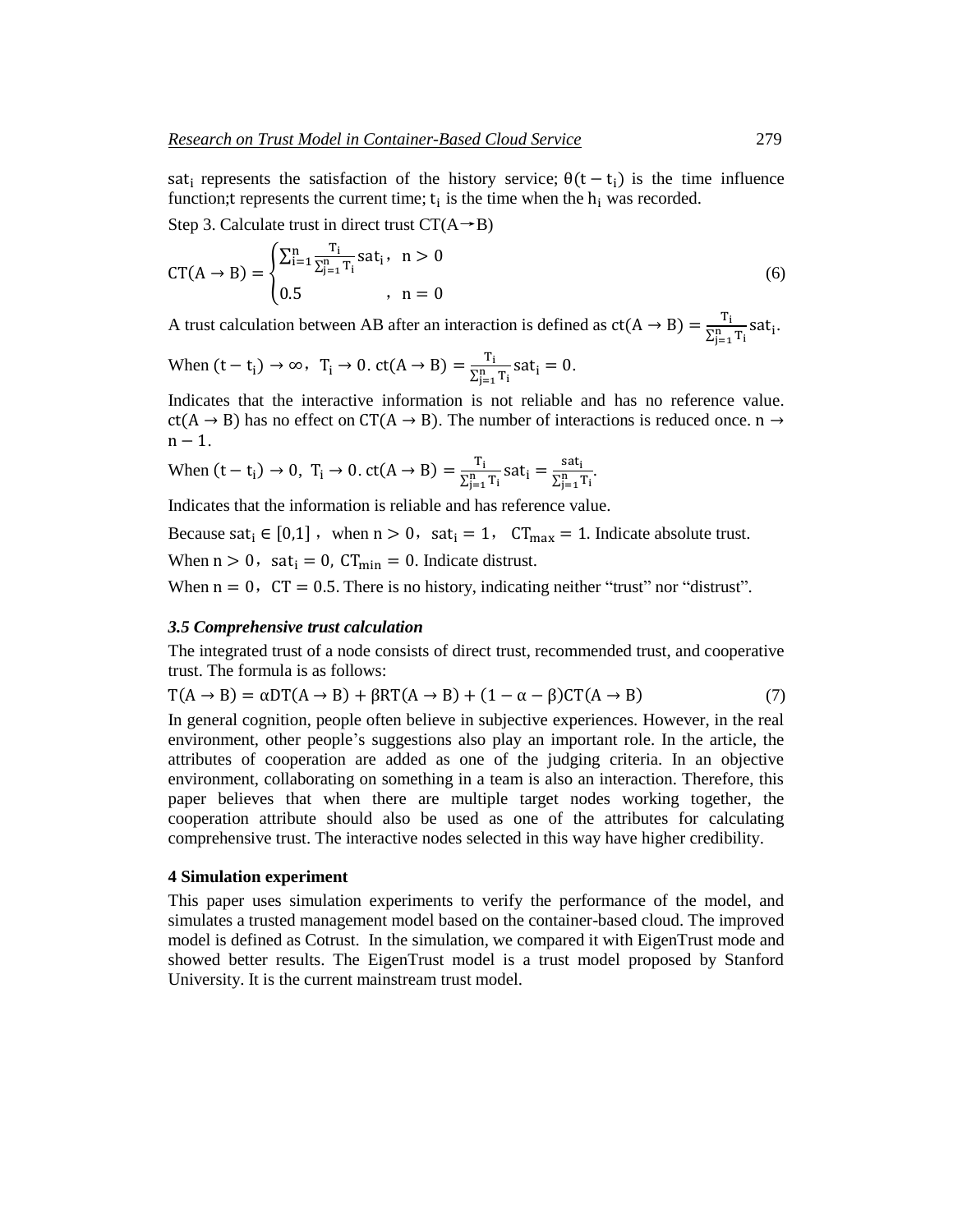### *4.1 Parameter setting*

In the simulation system, the nodes in the network are transformed into node objects. The nodes include, node ID, the historical record of the node's direct interaction, and the history of the node cooperation. The node selects the nodes with high satisfaction as the interactive node through the algorithm of simulation trust calculation.

| Node                              | Service     | Recommended<br>evaluation |                          | Cooperative<br>evaluation | Decision<br>result |             |  |  |
|-----------------------------------|-------------|---------------------------|--------------------------|---------------------------|--------------------|-------------|--|--|
| Malicious A                       | Malicious   | Malicious                 |                          | Malicious                 | Failed             |             |  |  |
| Malicious B                       | Normal      | Malicious                 |                          | Malicious                 | <b>Success</b>     |             |  |  |
| Malicious C                       | Normal      | Normal                    |                          | Malicious                 | <b>Success</b>     |             |  |  |
| Malicious D                       | Normal      | Normal                    |                          | Normal                    | <b>Success</b>     |             |  |  |
| <b>Table 2: Parameter setting</b> |             |                           |                          |                           |                    |             |  |  |
| Preselected                       | Number of   | Time                      | Cooperating              | Recommended               |                    | <b>Test</b> |  |  |
| point of                          | interactive | influence                 | node upper               | chain threshold           |                    | times       |  |  |
| trust                             | history     | function                  | limit                    |                           |                    |             |  |  |
|                                   | records     |                           |                          |                           |                    |             |  |  |
| 30                                | 20          | 1                         | $\overline{\mathcal{A}}$ | 5                         |                    | 5           |  |  |
|                                   |             | Δt + 1                    |                          |                           |                    |             |  |  |

|  | <b>Table 1: Simulation node</b> |  |
|--|---------------------------------|--|
|--|---------------------------------|--|

### *4.2 Experiment on success rate of transaction under malicious service attack*

The experiment described the effect on the success rate of transactions as the proportion of malicious services increases. In simulation experiments, it is shown that performance is similar when there are few malicious nodes, but the improved model will have better performance when there are more malicious nodes. Simulation results as shown in Fig. 2.



**Figure 2:** Malicious node impact diagram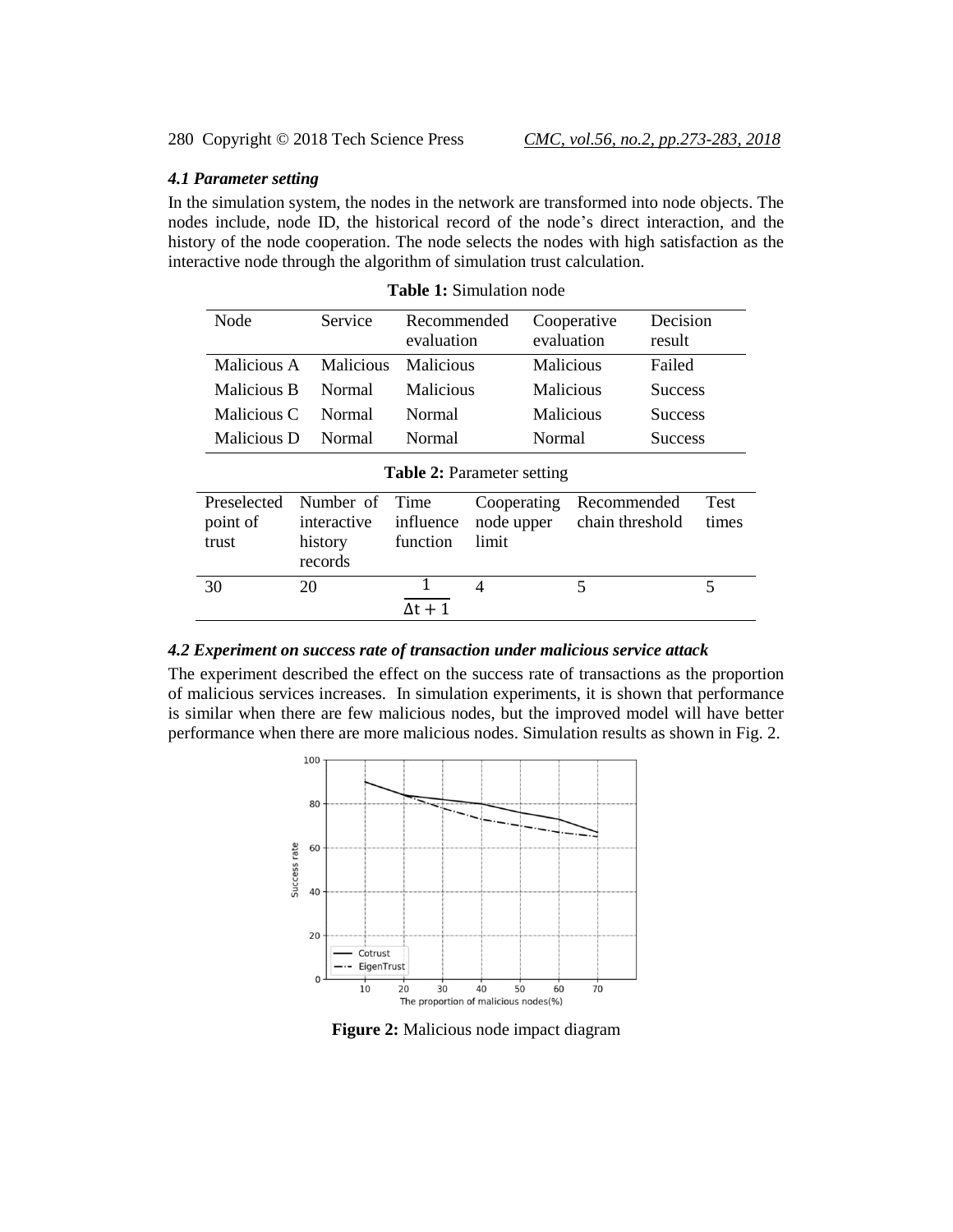## *4.3 Experiments on the impact of increasing number of interactions on transaction success*

The experiment describes the change in the success rate of the transaction as the number of interactions increases. When the number of interactions is small, the effect of the co model is not very good. However, as the number of interactions increases, the Cotrust model shows a better trend, and after a certain number of times, the area is stable and shows good feasibility. Simulation results as shown in Fig. 3.



**Figure 3:** Interaction times impact diagram

#### **5 Conclusion**

This paper proposes a trust model for container cloud environment, which uses direct trust, recommendation trust and cooperative trust to calculate the comprehensive trust degree in three trust ways. The results of the simulation experiments show that the model can effectively solve the trusted problem in the container-based cloud.

**Acknowledgement:** This research work was supported by the National Natural Science Foundation of China (Grant No. 61762031), Guangxi Key Research and Development Plan (No. 2017AB51024), Guangxi key Laboratory of Embedded Technology and Intelligent System, Guangxi Fundamental Laboratory for Embedded Technology and Intelligent Systems.

#### **References**

**Borisova, D.; Schenderlein, M.; Shchukin, D. G.** (2013): Nanocontainer-based anticorrosive coatings: Effect of the container size on the self-healing performance. *Advanced Functional Materials*, vol. 23, no. 30, pp. 3799-3812.

**Can, A. B.; Bhargava, B.** (2013): Sort: A self-organizing trust model for peer-to-peer systems. *IEEE Transactions on Dependable & Secure Computing*, vol. 10, no. 1, pp. 14-27.

**Cheng, X.; Jiang, Y.** (1999): Errors related to substitution and set operations. *Journal of Software*, vol. 10, no. 2, pp. 201-204.

**Cheng, X.; Jiang, Y.; Liu, X.** (1996): Fuzzy logic based on debate semantics. *Science in China*, vol. 26, no. 1, pp. 64-71.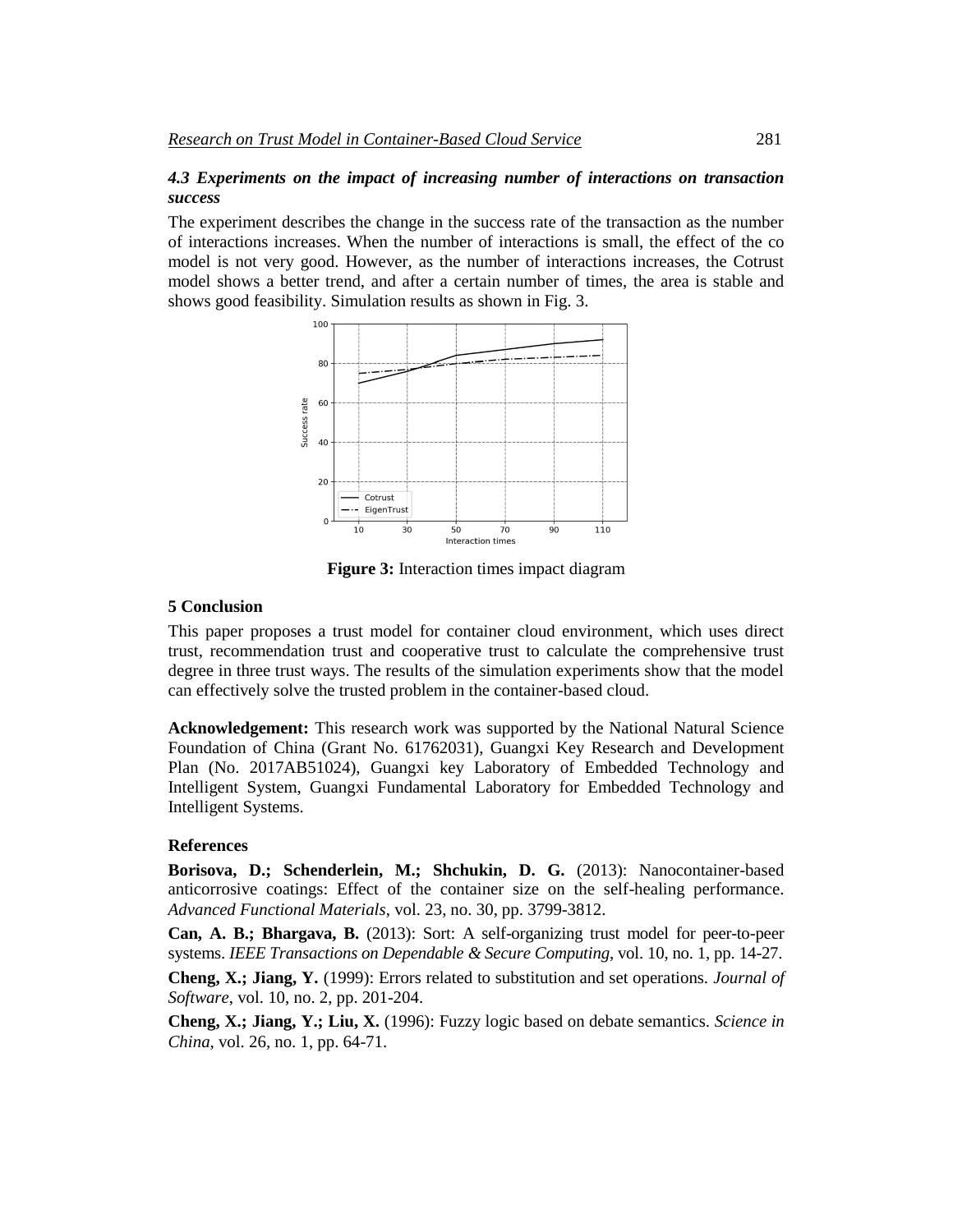**Cheng, X.; Liu, X.** (1995): The operator fuzzy logic based on belief considerations. *Chinese Journal of Computers*, vol. 18, no. 12, pp. 881-885.

**Cheng, X.; Zhong, S.; Dan, O.** (2004): Abstract operator logic and its natural deduction system. *Journal of Northeast Normal University (Natural Science)*, vol. 36, no. 4, pp. 38-44.

**Chillarón, M.; Vidal, V.; Segrelles, D.** (2017): Combining grid computing and Docker containers for the study and parametrization of CT image reconstruction methods. *Procedia Computer Science*, vol. 108, no. 2, pp. 1195-1204.

**Du, J.; Du, J.; Cheng, X.; Lin, K.** (2016): Degradation and encryption for outsourced png images in cloud storage. *International Journal of Grid & Utility Computing*, vol. 7, no. 1, pp. 22-28.

**Efthimiadou, E. K.; Tziveleka, L. A.; Bilalis, P.** (2012): Novel PLA modification of organic microcontainers based on ring opening polymerization: Synthesis, characterization, biocompatibility and drug loading/release properties. *International Journal of Pharmaceutics*, vol. 428, pp. 134-142.

**Fu, S.; Liu, J.; Chu, X.** (2016): Toward a standard interface for cloud providers: The container as the narrow waist. *IEEE Internet Computing*, vol. 20, no. 2, pp. 66-71.

**Geng, X.; Zeng, X.; Hu, L.** (2017): An novel architecture and interprocess communication scheme to adapt chromium based on docker container. *Procedia Computer Science*, vol. 104, no. 3, pp. 691-696.

**Goldschmidt, T.; Hauck-Stattelmann, S.; Malakuti, S.** (2018): Container-based architect-ture for flexible industrial control applications. *Journal of Systems Architecture*, vol. 84, pp. 28-36.

**Hacker, T. J.; Romero, F.; Nielsen, J. J.** (2012): Secure live migration of parallel applications using container-based virtual machines. *International Journal of Space-Based and Situated Computing*, vol. 2, no. 1, pp. 45-57.

**Hada, P. S.; Singh, R.; Meghwal, M.** (2011): Security agents: A mobile agent based trust model for cloud computing. *International Journal of Computer Applications*, vol. 36, no. 12, pp. 12-15.

**Hu, W.; Wang, H.; Min, Z.** (2014): A storage allocation algorithm for outbound containers based on the outer-inner cellular automaton. *Information Sciences*, vol. 281, pp. 147-171.

**Jiang, J.; Han, G.; Wang, F.** (2015): An efficient distributed trust model for wireless sensor networks. *IEEE Transactions on Parallel & Distributed Systems*, vol. 26, no. 5, pp. 1228-1237.

**Kale, J.; Chirchi, V. R.** (2017): Result and analysis: Data sharing between peer-to-peer using trust model. *International Journal of Computer Applications*, vol. 157, no. 8, pp. 30-33.

**Kozhirbayev, Z.; Sinnott, R. O.** (2017): A performance comparison of container-based technologies for the cloud. *Future Generation Computer Systems*, vol. 68, pp. 175-182.

**Lang, B.** (2010): A computational trust model for access control in p2p. *Science China (Information Sciences)*, vol. 53, no. 5, pp. 896-910.